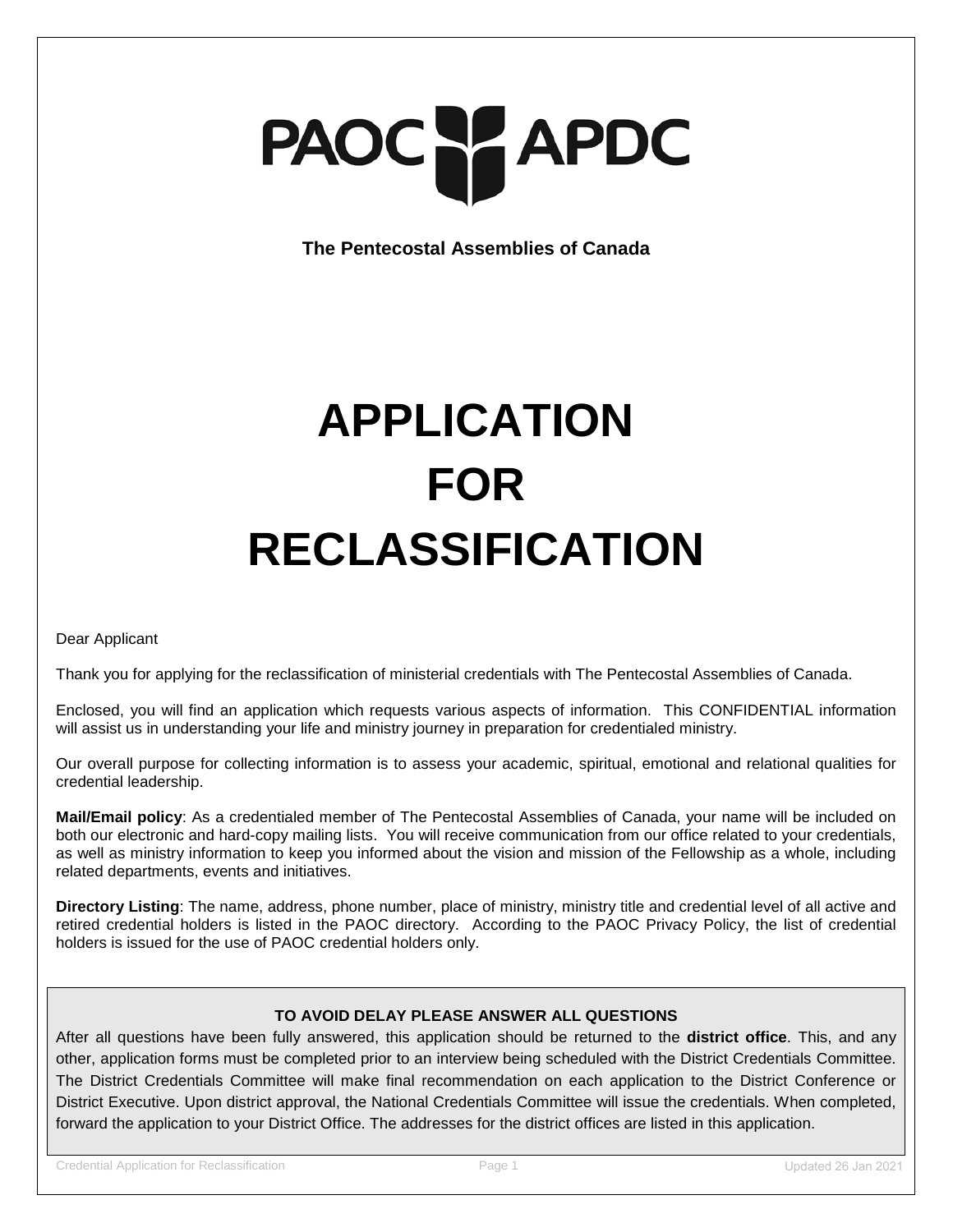### **PAOC DISTRICT AND BRANCH OFFICES**

*Please send to the attention of "Clergy Records" in the appropriate District / Branch Office below.*

### **BRITISH COLUMBIA & YUKON DISTRICT**

20411 Douglas Crescent Langley, British Columbia V3A 4B6 Phone: (604) 533-2232 Fax: (604) 533-5405 E-mail: [office@bc.paoc.org](mailto:office@bc.paoc.org)

### **ALBERTA & NORTHWEST TERRITORIES DISTRICT**

12140 - 103 Street NW Edmonton, Alberta T5G 2J9 Phone: (780) 426-0018 Fax: (780) 420-1318 E-mail: [credential@abnwt.c](mailto:credential@abnwt.)om

### **SASKATCHEWAN DISTRICT**

Fax: (306) 683-3699 604 Webster Street Saskatoon, Saskatchewan S7N 3P9 Phone: (306) 683-4646 E-mail: [paocsk@sasktel.net](mailto:paocsk@sasktel.net)

### **MANITOBA & NORTHWESTERN ONTARIO DISTRICT**

Fax: (204) 940-1009 187 Henlow Bay Winnipeg, Manitoba R3Y 1G4 Phone: (204) 940-1000 E-mail: lori[@paoc.net](mailto:ruth@paoc.net) 

### **WESTERN ONTARIO DISTRICT**

Fax: (905) 637-7558 3214 South Service Road Burlington, Ontario L7N 3J2 Phone: (905) 637-5566 E-mail: credentials[@wodistrict.org](mailto:reception@wodistrict.org)

### **EASTERN ONTARIO DISTRICT**

Box 337; 9421 County Rd #2 Cobourg, Ontario K9A 4K8 Phone: (905) 373-7374 Fax: (905) 373-1911 E-mail: info@eod.paoc.org

### **QUEBEC DISTRICT**

839 rue La Salle Longueuil QC J4K 3G6 Phone: (450) 442-2732 Fax: (450) 442-3818 E-mail: [info@dq.paoc.org](mailto:info@dq.paoc.org)

### **MARITIME DISTRICT**

Box 1184; 72 Golf Street Truro, Nova Scotia B2N 5H1 Phone: (902) 895-4212 Fax: (902) 897-0705 E-mail: [info@maritimepaoc.org](mailto:info@maritimepaoc.org)

### **SLAVIC CONFERENCE**

118 Ninth St Toronto, Ontario M8W 3E4 Phone: (905) 242-5982 Email: [muravskipaoc@](mailto:muravskipaoc@rogers.com)hotmail.com

### **FINNISH CONFERENCE**

2570 Bayview Ave Toronto, ON M2L 1B3 Phone: (416) 222-2291

### **FINAL CHECK LIST**

☐ Application form, complete and signed

☐ Fee of \$75.00 enclosed (\*\*Note: \$25 is non-refundable should application be refused)

 $\Box$  Theological academic transcripts (if required)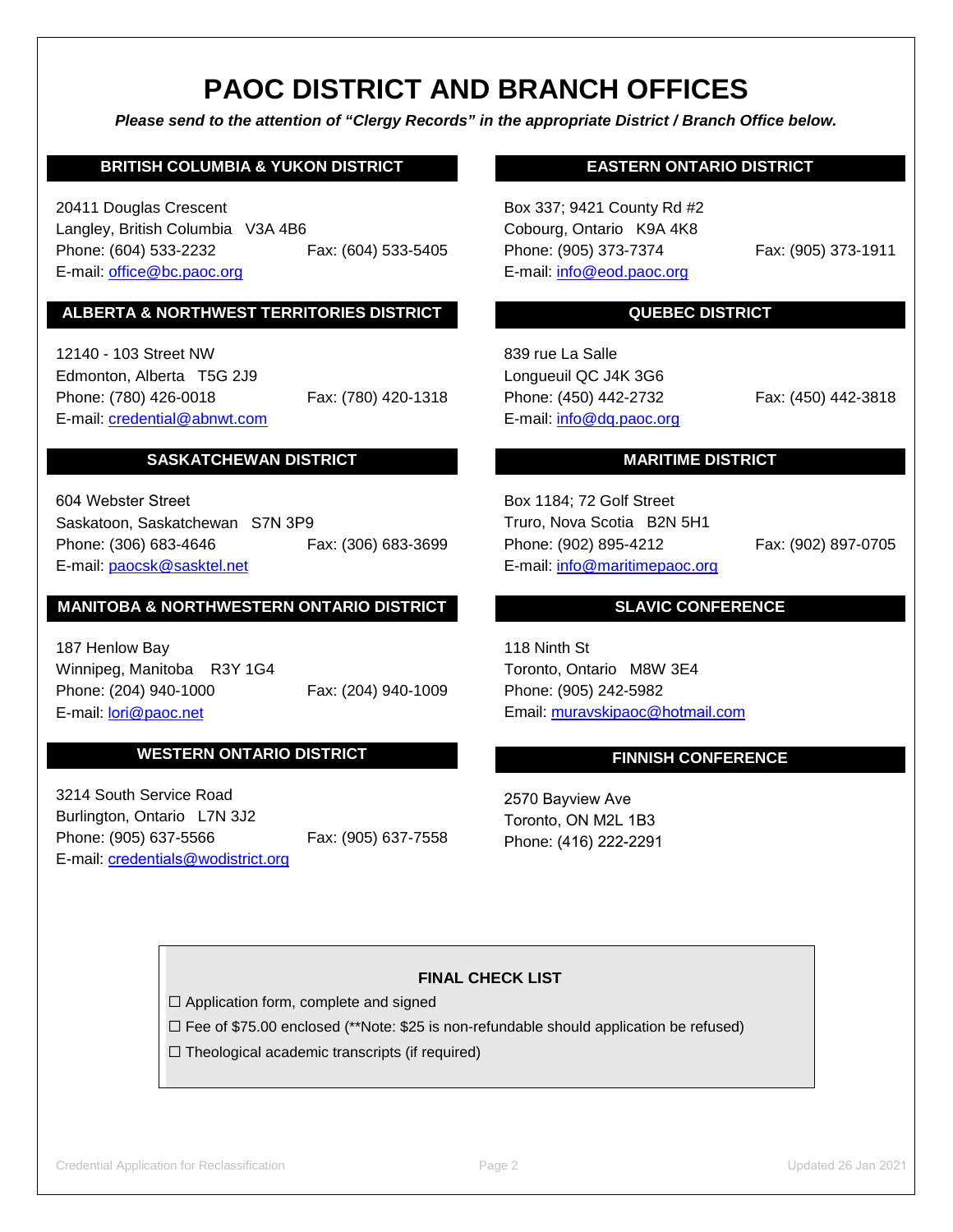### **APPLICATION FOR RECLASSIFICATION**

*Please PRINT all responses***.** 

|    | Date of Application: the contract of the contract of the contract of the contract of the contract of the contract of the contract of the contract of the contract of the contract of the contract of the contract of the contr                            |                                                                                                                                                                                                                                                                                                                                                                    |            |              |
|----|-----------------------------------------------------------------------------------------------------------------------------------------------------------------------------------------------------------------------------------------------------------|--------------------------------------------------------------------------------------------------------------------------------------------------------------------------------------------------------------------------------------------------------------------------------------------------------------------------------------------------------------------|------------|--------------|
| 1. | <b>CREDENTIAL INFORMATION</b>                                                                                                                                                                                                                             |                                                                                                                                                                                                                                                                                                                                                                    |            |              |
|    | Current credential held: $\Box$ Ministry Related $\Box$ Recognition of Ministry                                                                                                                                                                           |                                                                                                                                                                                                                                                                                                                                                                    |            |              |
|    | Credential being applied for: $\square$ Recognition of Ministry $\square$ Licensed Minister                                                                                                                                                               |                                                                                                                                                                                                                                                                                                                                                                    |            |              |
|    | On what basis of qualification are you applying for reclassification?                                                                                                                                                                                     |                                                                                                                                                                                                                                                                                                                                                                    |            |              |
|    |                                                                                                                                                                                                                                                           |                                                                                                                                                                                                                                                                                                                                                                    |            |              |
| 2. | <b>GENERAL INFORMATION</b>                                                                                                                                                                                                                                |                                                                                                                                                                                                                                                                                                                                                                    |            |              |
| a) | First                                                                                                                                                                                                                                                     | Initial                                                                                                                                                                                                                                                                                                                                                            |            | Last         |
| b) |                                                                                                                                                                                                                                                           |                                                                                                                                                                                                                                                                                                                                                                    |            |              |
| C) |                                                                                                                                                                                                                                                           | Phone: Home $(\_\_)$                                                                                                                                                                                                                                                                                                                                               |            |              |
|    |                                                                                                                                                                                                                                                           | $\begin{picture}(150,10) \put(0,0){\vector(1,0){100}} \put(15,0){\vector(1,0){100}} \put(15,0){\vector(1,0){100}} \put(15,0){\vector(1,0){100}} \put(15,0){\vector(1,0){100}} \put(15,0){\vector(1,0){100}} \put(15,0){\vector(1,0){100}} \put(15,0){\vector(1,0){100}} \put(15,0){\vector(1,0){100}} \put(15,0){\vector(1,0){100}} \put(15,0){\vector(1,0){100}}$ |            |              |
|    | Province: Province: Postal Code: Province:                                                                                                                                                                                                                |                                                                                                                                                                                                                                                                                                                                                                    |            |              |
| d) | <b>Birth date (M/D/Y):</b><br>Month Day Pear                                                                                                                                                                                                              |                                                                                                                                                                                                                                                                                                                                                                    |            |              |
| e) |                                                                                                                                                                                                                                                           |                                                                                                                                                                                                                                                                                                                                                                    |            |              |
| 3. | APPLICANT'S CURRENT MARITAL STATUS (Indicate all categories that apply)                                                                                                                                                                                   |                                                                                                                                                                                                                                                                                                                                                                    |            |              |
| a) | <b>Applicant's Current Marital Status</b><br>$\Box$ Married<br>$\Box$ Single<br>$\Box$ Widow/Widower                                                                                                                                                      | $\Box$ Remarried<br>$\Box$ Divorced                                                                                                                                                                                                                                                                                                                                |            |              |
| b) | If currently married, please complete the following:                                                                                                                                                                                                      |                                                                                                                                                                                                                                                                                                                                                                    |            |              |
|    | <b>Date of Marriage:</b> (M/D/Y): Month<br>Year                                                                                                                                                                                                           |                                                                                                                                                                                                                                                                                                                                                                    |            |              |
| C) | Are you married or engaged to someone who is divorced?                                                                                                                                                                                                    |                                                                                                                                                                                                                                                                                                                                                                    | $\Box$ Yes | $\square$ No |
| d) | If you are divorced and remarried, is your former spouse living?                                                                                                                                                                                          |                                                                                                                                                                                                                                                                                                                                                                    | $\Box$ Yes | $\Box$ No    |
| e) | If you are divorced and remarried, is the former spouse of your current spouse living?                                                                                                                                                                    |                                                                                                                                                                                                                                                                                                                                                                    | $\Box$ Yes | $\Box$ No    |
|    | If you answered "yes" to any of the preceding three (3) questions, please be sure to complete the form entitled<br>"Divorce and Remarriage Credential Application" or the "Application to Retain Credentials" if you are divorced and<br>wish to remarry. |                                                                                                                                                                                                                                                                                                                                                                    |            |              |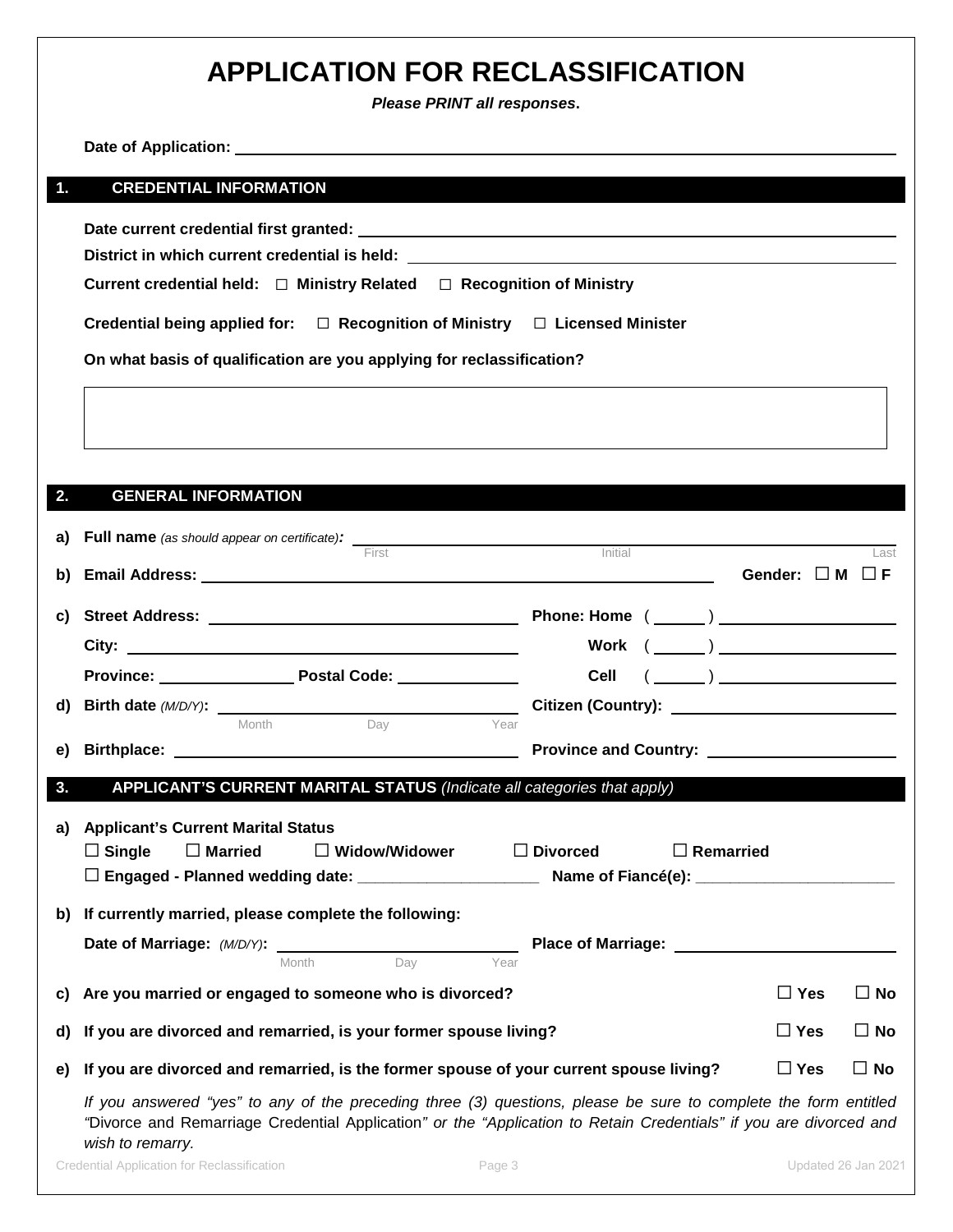### **4. CURRENT SPOUSE** *(Indicate all categories that apply)*

| I, hereby, give permission for my personal information to be shared on my spouse's credential Application for<br><b>Reclassification with PAOC.</b> |       |         |                           |  |  |  |
|-----------------------------------------------------------------------------------------------------------------------------------------------------|-------|---------|---------------------------|--|--|--|
| Signature of Spouse: Management of Spouse:                                                                                                          |       |         |                           |  |  |  |
| a) Current Spouse's Full name:                                                                                                                      | First | Initial | Last                      |  |  |  |
| b) If PAOC credential holder, the credential number is: ________________________                                                                    |       |         | Gender: $\Box$ M $\Box$ F |  |  |  |

### **5. CHILDREN**

**Names and birth dates of your child(ren)** *(attach additional pages as needed)***:** 

| <b>NAME</b> | <b>BIRTH DATE</b> |            |      | <b>Male/Female</b> |
|-------------|-------------------|------------|------|--------------------|
|             | <b>Month</b>      | <b>Day</b> | Year |                    |
|             |                   |            |      |                    |
|             |                   |            |      |                    |
|             |                   |            |      |                    |
|             |                   |            |      |                    |
|             |                   |            |      |                    |
|             |                   |            |      |                    |

### **6. OTHER DEPENDENTS AND RELATIONSHIPS** *(If no dependants, proceed to next question)*

| <b>Name</b> | Relationship | Age |
|-------------|--------------|-----|
|             |              |     |
|             |              |     |
|             |              |     |

### **7. EDUCATION**

#### **a) Bible College or Seminary**

| <b>NAME</b> | <b>DATE GRADUATED</b> |             |  | <b>Certificate/Diploma/Degree</b> |
|-------------|-----------------------|-------------|--|-----------------------------------|
|             | <b>Month</b>          | Year<br>Day |  |                                   |
|             |                       |             |  |                                   |
|             |                       |             |  |                                   |
|             |                       |             |  |                                   |

### **b) Distance Education and Correspondence Programs**

| <b>NAME</b> | <b>DATE GRADUATED</b> |     |      | <b>Certificate/Diploma/Degree</b> |
|-------------|-----------------------|-----|------|-----------------------------------|
|             | <b>Month</b>          | Day | Year |                                   |
|             |                       |     |      |                                   |
|             |                       |     |      |                                   |
|             |                       |     |      |                                   |

### **c) If you are in an undergraduate or graduate program, please indicate number of courses completed:**

**Note: Please send official copies of transcripts of your Bible College, University, Seminary, Correspondence Course, and/or any other applicable academic studies with your application.**

Credential Application for Reclassification Page 4 Updated 26 Jan 2021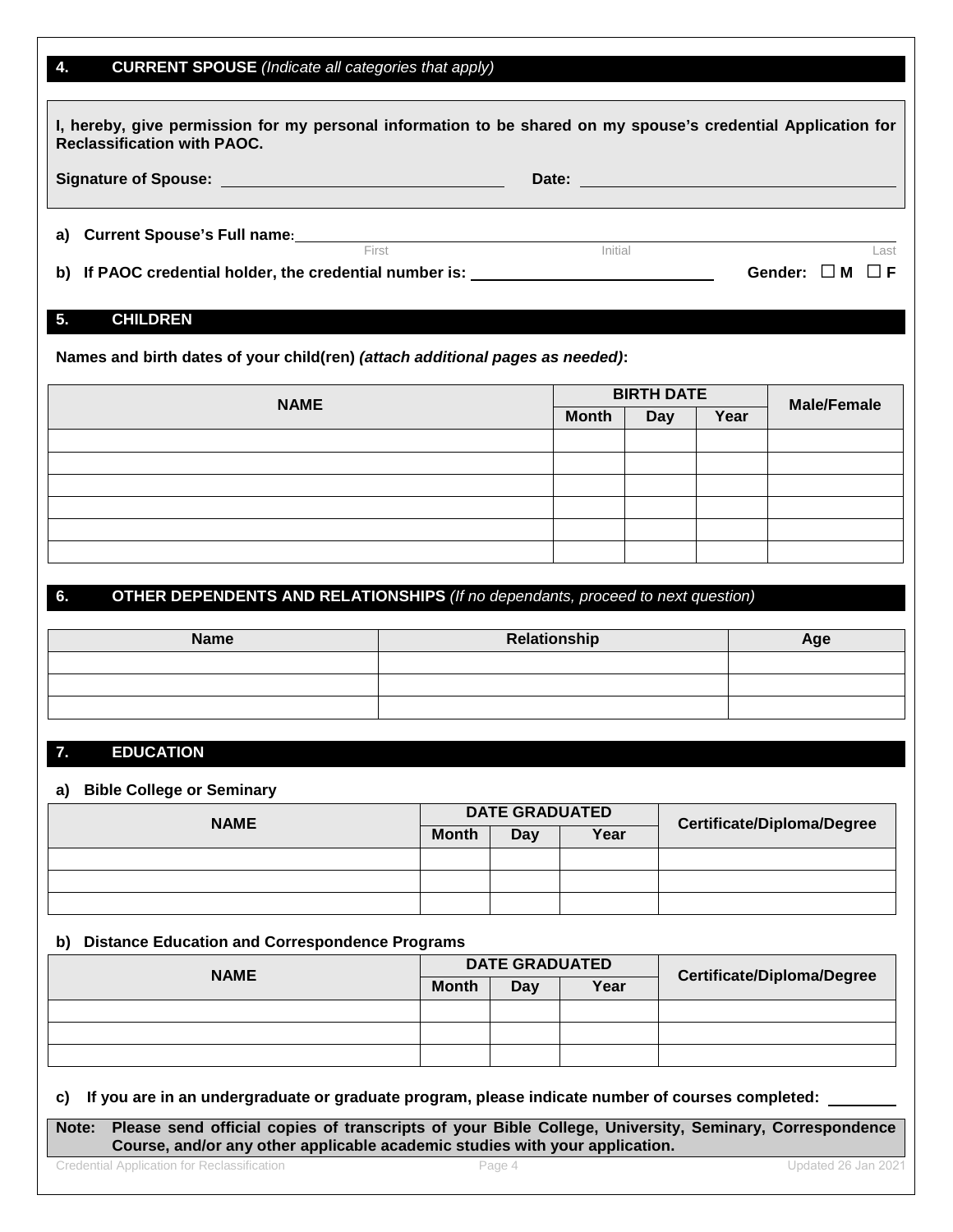### **8. CURRENT CHURCH/MINISTRY INVOLVEMENT**

| Do you have a constitutionally qualifying appointment in ministry as outlined in By-Law 10.2? $\Box$ Yes $\Box$ No |  |  |  |  |  |
|--------------------------------------------------------------------------------------------------------------------|--|--|--|--|--|
| If yes, complete section below:                                                                                    |  |  |  |  |  |
| i)                                                                                                                 |  |  |  |  |  |
| ii) What is the date of your appointment? Note that the control of the control of the control of the control of    |  |  |  |  |  |
|                                                                                                                    |  |  |  |  |  |
| Full time $\Box$ Part time<br>Hours per week in ministry <b>Example 2018</b><br>Volunteer<br>$\Box$                |  |  |  |  |  |
| iv) Describe your ministry role and function in your current position or provide job description:                  |  |  |  |  |  |

### **9. FINANCES**

**Briefly describe your current financial situation, noting whether you tithe 10% of your income and / or give beyond a tithe:**